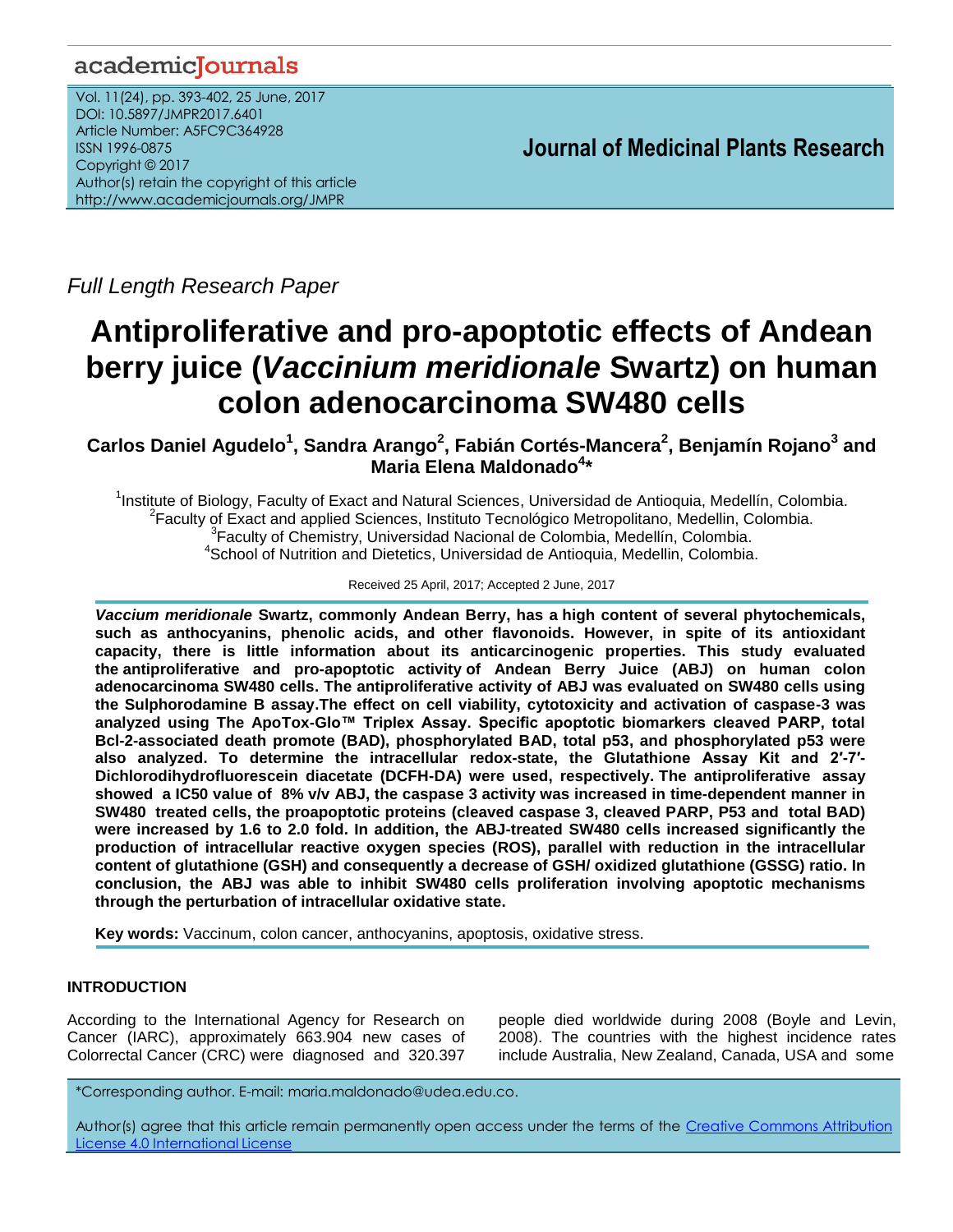parts of Europe (Forman et al., 2014). According to epidemiological findings of Doll and Peto (1981), 35% of all deaths from CRC are associated with nutritional factors, either by the presence of dietary carcinogens, or by the absence in the diet of foods with preventive properties. The World Cancer Research Fund (WCRF) and the American Institute for Cancer Research (AICR) concluded that, the dietary factors associated with the increase of risk for CRC are: (i) the consumption of red and processed meat, (2) low intake of foods containing fiber, milk and calcium, and (3) high intake of alcohol supported with convincing and probable evidence (Boyle and Levin, 2008).

At the same time, the IARC reported that eating foods containing fiber such as fruits, whole grain, cereals, legumes and vegetables in three servings/days, reduced the risk of CRC by 21.5% (Forman et al., 2014). In addition, it has promoted the consumption of certain types of fruits and vegetables whose antioxidant, antigenotoxic, anti-inflammatory and antiproliferative properties are able to prevent initiation of colorectal carcinogenesis, or retard this process towards to promotion stages.

There is strong evidence that the antioxidants present in fruits and vegetables protect lipids, proteins and nucleic acids against the oxidative damage initiated by free radicals (Ferguson et al., 2004). Fruit extracts of *Vaccinium* species including slowbush blueberry, bilberry, cranberry, and lingonberry inhibit multiple stages of carcinogenesis and stimulate the apoptosis of cancer cells (Kraft et al., 2005; Ferguson et al., 2016; Safrin et al., 2016). These effects may be partly attributable to polyphenolic compounds such as flavonols, anthocyanins, and proanthocyanidins contained in this genus.

*Vaccinium meridionale* Swartz (Andean Berry) is a Colombian native plant that belongs to the Ericacea family. This fruit has been considered as a potential functional food because of its high content of phenolic compounds and anthocyanins that attribute an antioxidant capacity similar to or higher than the values reported for other species of *Vaccinium* (Gaviria et al., 2009; Gaviria et al., 2012). The total antioxidant capacity and phenolic composition of Andean Berry was investigated by (Gaviria et al., 2009). They reported that, the content of anthocyanins and total phenols with values of 201  $\pm$  10 mg eq/100 g of fruit and 609  $\pm$  39 mg eq/100 g of fruit, respectively. The antioxidant activity was studied by the methodologies 1,1-diphenyl-2-picrylhydrazyl (DPPH: 2404 ± 120 values of mM de trolox®/100 g of fruit), ABTS (8694  $\pm$  435 values of mg de ac. Asc/100 g of fruit) and FRAP (581  $\pm$  29 values of mg de ac. Asc/100 g of fruit), all these results are comparable or superior to other Vaccinium species published in other researches (Capocasa et al., 2008; Çelik et al., 2008).

Recently, our group reported that (Maldonado et al.,

2014) the aqueous extracts of Andean Berry contain total anthocyanins: 150.7 mg of cyanidin-3-glucoside equivalents/100 g of lyophilized; total phenols: 2546 mg of gallic acid equivalents/100 g of lyophilized. Phenolic acids such as chlorogenic: 126 mg/100 g of lyophilized; ferulic: 108 mg/100 g of lyophilized, coumaric: 63/100 g of lyophilized. In addition, this extract presented a high trapping capacity of reactive oxygen species (ROS), reactive nitrogen species (RNS) and hydroxyl radical scavenging capacity:  $36147.5 \pm 6274.7$  (umol DMSO/100 g lyophilized), total scavenger capacity to ROS and RNS:  $29255.9 \pm 6531.27 \pm 100 \pm 100 \pm 100 \pm 100 \pm 100 \pm 100 \pm 100 \pm 100 \pm 100 \pm 100 \pm 100 \pm 100 \pm 100 \pm 100 \pm 100 \pm 100 \pm 100 \pm 100 \pm 100 \pm 100 \pm 100 \pm 100 \pm 100 \pm 100 \pm 100 \pm 100 \pm 100 \pm 100 \pm 100 \pm 100 \pm 100 \pm 100 \pm 100 \pm 10$  $41775.2 \pm 6168.2 \pm 6168.2$  (mmol Trolox/100 g lyophilized), respectively, and ORAC value:  $41775.2 \pm 6168.2$  µmol Trolox/100 g lyophilized). These properties could be partially explained by the presence of the high content of anthocyanins and phenolic acids (Maldonado et al., 2014).

In this study, it was reported for the first time the proapoptotic effects of an aqueous extract (juice) of Andean Berry on colon adenocarcinoma SW480 cells. Evidence was presented that a juice of Andean Berry was able to inhibit the growth of SW480 cells by triggering apoptosis and involving the oxidative stress which favours death of SW480 cancer cells.

# **MATERIALS AND METHODS**

# **Plant**

Fresh ripe berries of *V. meridionale* (Andean Berry) were harvested from the Municipality of Retiro (Antioquia, Colombia), at 2175 m altitude and 16°C in May 2015. Berries were washed, selected, disinfected (sodium hypochlorite 100 ppm), dried and processed for 2 min at 2500 rpm and freeze-dried in a vacuum chamber under pressure 0.427 + 0.5 mm Hg, at a temperature of -50°C, after lyophilization the powder was stored at room temperatura (RT) and protected from light in PET packaging aluminium, to be used as an ingredient in the subsequent preparation of the juice.

# **Preparation of Andean berry juice**

Andean Berry Juice (ABJ) was prepared as described previously by Franco-Tobón et al. (2016). In brief, freeze-dried powder of Andean Berry was dissolved in sterile water and sucrose to obtain a juice of 11.1° Brix, acidity 4.33 mg citric acid/ml, pH 3.06. Firstly, the juice was prepared. Further, the homogenized samples (juice) were kept in a 2.0 ml micro [centrifuge tubes](http://www.sigmaaldrich.com/etc/controller/controller-page.html?TablePage=107182424) and sonicated at different time intervals of 15, 30, 45 and 60 min at room temperature  $(25 \pm 1^{\circ} \text{C})$ . The ultrasonic treatment was performed using an ultrasonic cleaner (42 kHz, 135 W; Branson ultrasonic corporation, USA). The sonicated product was aliquoted and stored at -70°C, protected from light until it was used for cell treatments.

# **Cell culture**

SW480 cells were cultured as described by Maldonado et al.  $(2014)$ . In Brief, a 15 cm<sup>2</sup> Falcon flask with Dulbecco's modified eagle's medium was supplemented with 25 mM glucose, 2 mM Lglutamine, 10% heat (56°C)-inactivated horse serum, 100 U/ml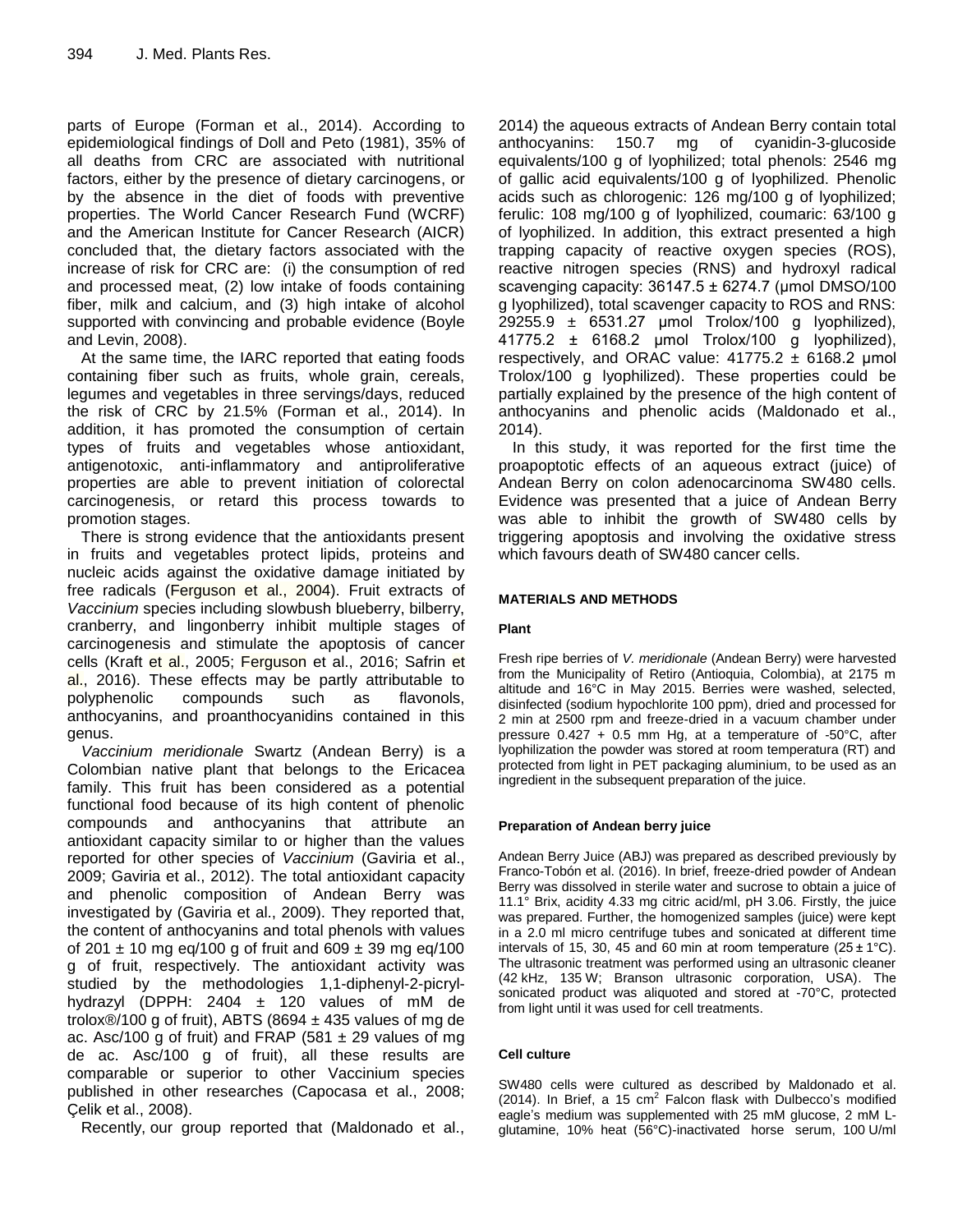penicillin, 100 µg/ml streptomycin, and 1% no-essential amino acids. The cells were cultured at 37°C in a humidified atmosphere with 5% CO<sub>2</sub>. For all experiments the ITS medium (10 µg/ml insulin, 5 µg/ml transferrin and 5 ng/ml selenium) was used and the horse serum was reduced to 3%.

#### **Antiproliferative sulforhodamine B (SRB) assay**

This assay is based on staining of total cellular protein from cells with SRB dye and performed as described Gossé et al. (2005). Briefly, SW480 cells were seeded in 96-well culture plates at a concentration of  $2\times10^3$  cells per well and cultured at  $37^{\circ}$ C in 5% CO2. After 24 h seeding, the cells were exposed to different concentrations of the ABJ (3, 6, 8, and 10% v/v per well) and incubated for different times (24, 48, and 72 h). Cell layers were fixed to the well bottoms by adding 50 µl of 10% trichloroacetic acid (TCA) in each well, and the plates were incubated at RT for 1 h. The wells were then drained, rinsed twice with distilled water, and air dried. SRB (0.4% w/v in 1% glacial acetic acid) was then added (100 µl/well), and the plates were incubated for 30 min. Unbound dye was drained and removed by washing 3 times with 1% glacial acetic acid. After air-drying the plate overnight, the dye was solubilized by adding 100 µl/well of 10 mM Tris base and stirling for 10 min. Absorbance at 520 nm was measured in a GloMax®-Multi+ Microplate Multimode Reade (Molecular Devices; Sunnyvale, CA, USA). All experiments were performed in triplicate. The concentration able to kill 50% of cells (IC50) was calculated using GraphPad Prism 5.0 (GraphPad Software Inc., San Diego, CA). The absorbance of control group (non-treated cells) was considered as 100% viability. The percent inhibition was calculated using the following equation:

Inhibition  $(\%) = [1 - (ODt / ODc)] \times 100$ 

ODt is the optical density (OD) of treated cells and ODc for control (non-treated cells).

#### **Cell viability, cytotoxicity and caspase 3 activity**

The SW480 cells were plated in 96-well micro plates  $(2\times10^3)$ cells/well). After 24 h, the cells were incubated during 48 h, at 37°C, 5% CO<sup>2</sup> at different concentrations of ABJ (3, 6, 8 and 10% v/v). The effect of juice on SW480 cell viability, cytotoxicity and activation of caspase-3 was analyzed using The ApoTox-Glo™ Triplex Assay kit (Promega, Madison, WI, USA) following the manufacturer's instructions. Briefly, 10 µl of viability/cytotoxicity reagent containing both glycylphenylalanyl-aminofluorocoumarin (GF-AFC) substrate and bis-alanylalanyl-phenylalanyl-rhodamine 110 (bis-AAF-R110) substrates were added to all wells. After incubation for 1 h at 37°C, the Relative Fluorescence Units (RFU) was determined at 505 nm excitation/400 nm emission for cell viability and at 520 nm excitation/485 nm emission for cytotoxicity. To determine the effect on caspase-3 activity of SW480 cells treated or not with the Andean berry juice, 10 µl of caspase- substrate DEVD-sequence complexed with luciferase, which will be hydrolyzed by caspase-3 activated to generate a luminic signal produced by luciferase, thus the luminance is proportional to the amount of Andean Berry juiceactivated caspase 3 in SW480 cells, the Relative Luminiscence Units (RLU) from the caspase-3 activated was measured after 30 min of incubation. The fluorescence and luminiscence was detected using a GloMax®-Multi+ Microplate Multimode Reader (Molecular Devices; Sunnyvale, CA, USA).

#### **Apoptosis analysis**

To determine the apoptotic effect of ABJ on SW480 cells, the

PathScan® Apoptosis Multi-Target Sandwich ELISA Kit (Cell Signaling Technology, Masachusset, USA) was used. Briefly, antibodies for detect cleaved caspase 3, cleaved PARP, total BAD, phosphorylated BAD, total p53 and phosphorylated p53, had been coated onto microwells by the manufacturer. After incubation with lysates from treated SW480 cells during 48 h, with 8% v/v of Andean berry juice, the target protein was captured by the coated antibodies. Following extensive washing, a detection antibody was added to detect the captured target protein. An Horseradish Peroxidase (HRP)-linked secondary antibody was then used to recognize the bound detection antibody, after TMB HRP-substrate was finally added for blue color development which was proportional to the quantity of bound target protein, color reaction was stopped by an acidic stop solution and optical density was analyzed at 450 nm in GloMax®-Multi+ Microplate Multimode Reader (Molecular Devices; Sunnyvale, CA, USA).

#### **Glutathione assay**

The SW480 cells were cultured as describe earlier and treated with the ABJ at 3, 6, 8 and 10% v/v final concentrations per well for 48 h,  $37^{\circ}$ C and 5%  $CO<sub>2</sub>$ . To determine the antioxidant cell status after treatment, the GSH Glo® Glutathione Assay Kit (Promega, WI, USA) was used following the manufacturer's instructions. Birefly, 50 µl of GSH-Glo® Reagent were incubated for 30 min in 24-well opaque microplates containing the treated and non-treated cells, before adding 100 µl of Luciferin Detection agent. Following 15 min incubation, Glutathione Reductase reduces oxidized glutathione (GSSG) to reduced glutathione (GSH) in the presence of NADPH. Subsequently, the chromogen reacts with the thiol group of GSH to produce a colored compound that absorbs at 405 nm. The plates were read in a GloMax®-Multi+ Microplate Multimode Reade (Molecular Devices; Sunnyvale, CA, USA). The GSH content was calculated from a GSH standard curve. The luminiscence data were reported as RLU. GSH and GSSG in SW480 cells after treatment were then calculated and the ratio of GSH/GSSG was calculated by the following formula:

Ratio GSH/GSSG treated = [μM GSH–(μM GSSG × 2)]/μM GSSG.

Statistical analysis was performed according to student's t-test by one way analysis of variance. Significant difference was taken as p<0.05. Each reported value was the mean ± SD from 3 independent experiments.

#### **Determination of intracellular ROS**

The 2′-7′-Dichlorodihydrofluorescein diacetate (DCFH-DA) is one of the most widely used to measured directly the redox-state of a cell. The DCFH-DA is a cell permeable, nonfluorescent precursor of DCF that can be used as an intracellular probe for oxidative stress. The intracellular esterases cleave DCFH-DA at the two ester bonds, producing a relatively polar and cell membrane-impermeable product, the H2DCF. This nonfluorescent molecule accumulates intracellularly and subsequent oxidation yields the highly fluorescent product DCF. Cells were seeded in culture dishes  $(2\times10^4$  cells per 2.5 cm internal diameter) and treated with ABJ at 3, 6, 8 and 10% v/v final concentrations per well for 48 h, 37°C and 5% CO<sub>2</sub>, cells were resuspended in pre-warmed PBS containing 8 µM DCFH-DA and incubated for 30 min at RT in darkness. For positive control,  $H_2O_2$  (1.05%, v/v) was added to cell culture 15 min before read. Data were presented as Relative Fluorescence Units (RFU) signal, measured at 520 nm excitation/485 nm in a G GloMax®-Multi+ Microplate Multimode Reade (Molecular Devices; Sunnyvale, CA, USA).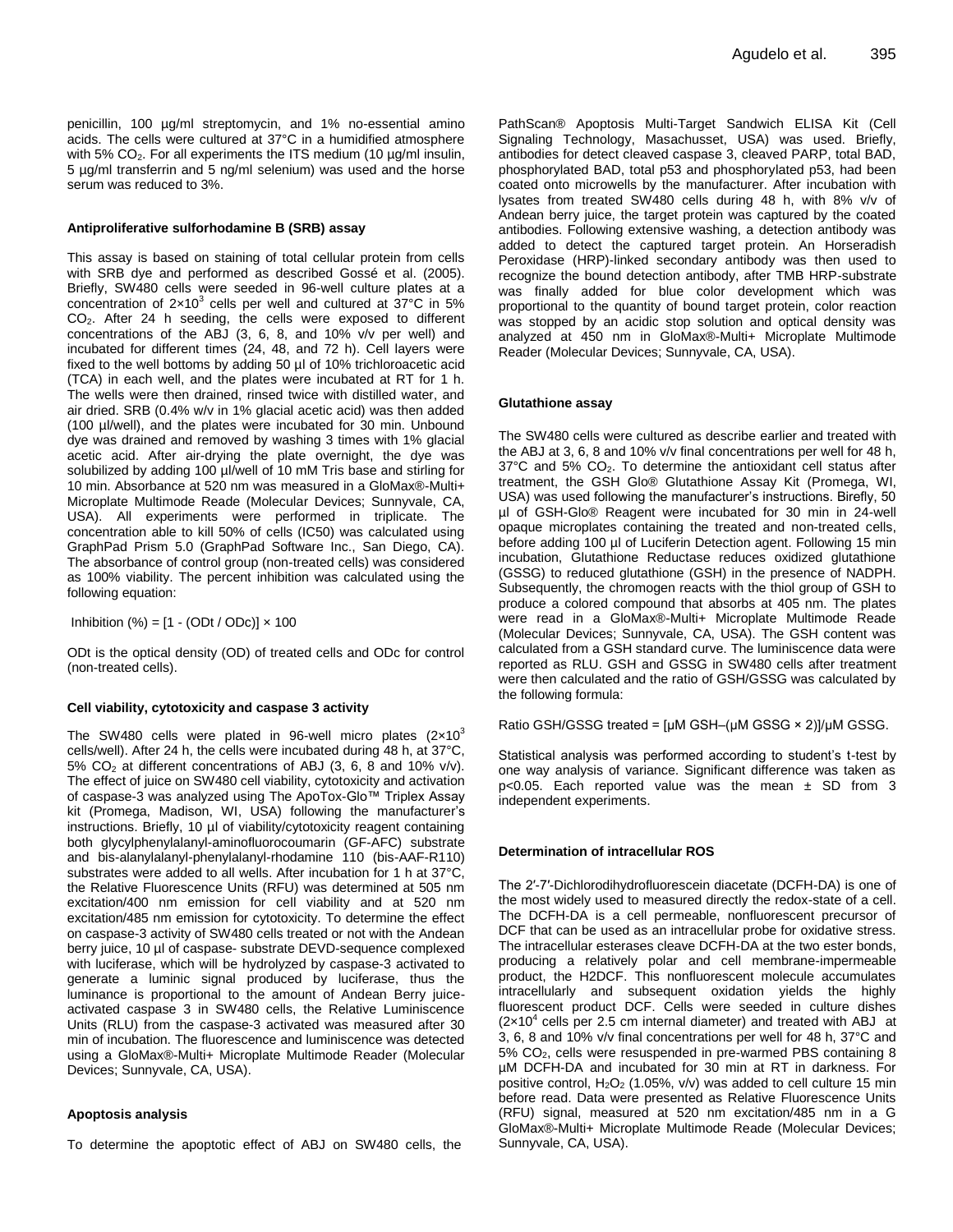

**Figure 1.** Antiproliferative effects of ABJ at different concentrations on the growht of SW480 cells after 24, 48 and 72 h of treatment. Data correspond to the means  $\pm$  SD of three independent experiments. ANOVA was performed for comparing between groups, Dunnett's multiple comparisons as post-test. The asterisk indicates a significant difference between non-treated cells and treated (p<0.05).

#### **Statistical analysis**

The data were presented as mean  $\pm$  standard error (SE) from three independent experiments. Comparisons between groups were done by one- and two-way ANOVA. Comparison between treated and not treated with Andean berry juice was done by two-tailed paired ttest. Results were considered significant when p<0.05. These analyses were done with the GraphPad Prism version 7.00 for Windows (GraphPad Software, San Diego California, USA).

# **RESULTS**

# **Effect of ABJ on SW480 cell growth**

The growth inhibitory effects of ABJ on SW80 cells were tested using the colorimetric method of sulforhodamine B (SRB) as described by Gossé et al. (2005). Figure 1 shows that cells treated at 3, 6, 8 and 10% ABJ for 24, 48 and 72 h, the SW480 cell proliferation was inhibited in a concentration-dependent manner. After 48 h, a significant inhibition of SW480 cell growth ( $p$  < 0.05) at 6, 8 and 10% ABJ compared to non-treated cells was observed. This effect was observed until 72 h of cells exposed at 8% (p<0.004) and 10% (p<0.0034) of ABJ compared to nontreated cells under the same conditions. The IC50 at 24, 48 and 72 h was 19, 8 and 3% of ABJ, respectively.

# **Effect of ABJ on SW480 cell viability, cytotoxic and activation of caspase 3**

Figure 2 shows the effect ABJ on SW480 cell viability,

cytotoxic effect and caspase 3 activation after treatment at 8% ABJ (IC $_{50}$  for 48h). The SW480 cell viability was reduced in a time-dependent manner whereas the cytotoxic effect evidenced by the increase on the RFU values corresponding to dead or dying cells were increased in time (Figure 2). Under the same conditions, the activation of caspase-3 was paralled to cytotoxic effect until 48 h. After 72 h of 8% ABJ treatment, the caspase-3 activity fell-down which suggests that most cells are dead by apoptosis and only a small number of these are dying by the apoptosis triggered by ABJ during all the treatment.

#### **Effect of ABJ on apoptotic biomarkers in SW480 cells**

Figure 3 shows that ABJ'IC $_{50}$  induces phosphorylation of p53 at Ser15 with significant statistical differences (p= 0.04) compared with untreated cells, as well as  $ABJ<sup>'1</sup>C<sub>50</sub>$ induces cleavage of PARP and caspase-3. In the other hand, it has already been established that phosphorylation of Bad at Ser 112 inactivates its proapoptotic function. Our findings suggest that  $ABJIC_{50}$ does not induce Bad phosphorylation; this may lead the increase of apoptotic-promoting activity of Bad and thereby contribute to the death of this human colon cancer cell line.

# **Intracellular ROS level and GSH depletion assay**

Ratio of reduced glutathione (GSH) and oxidized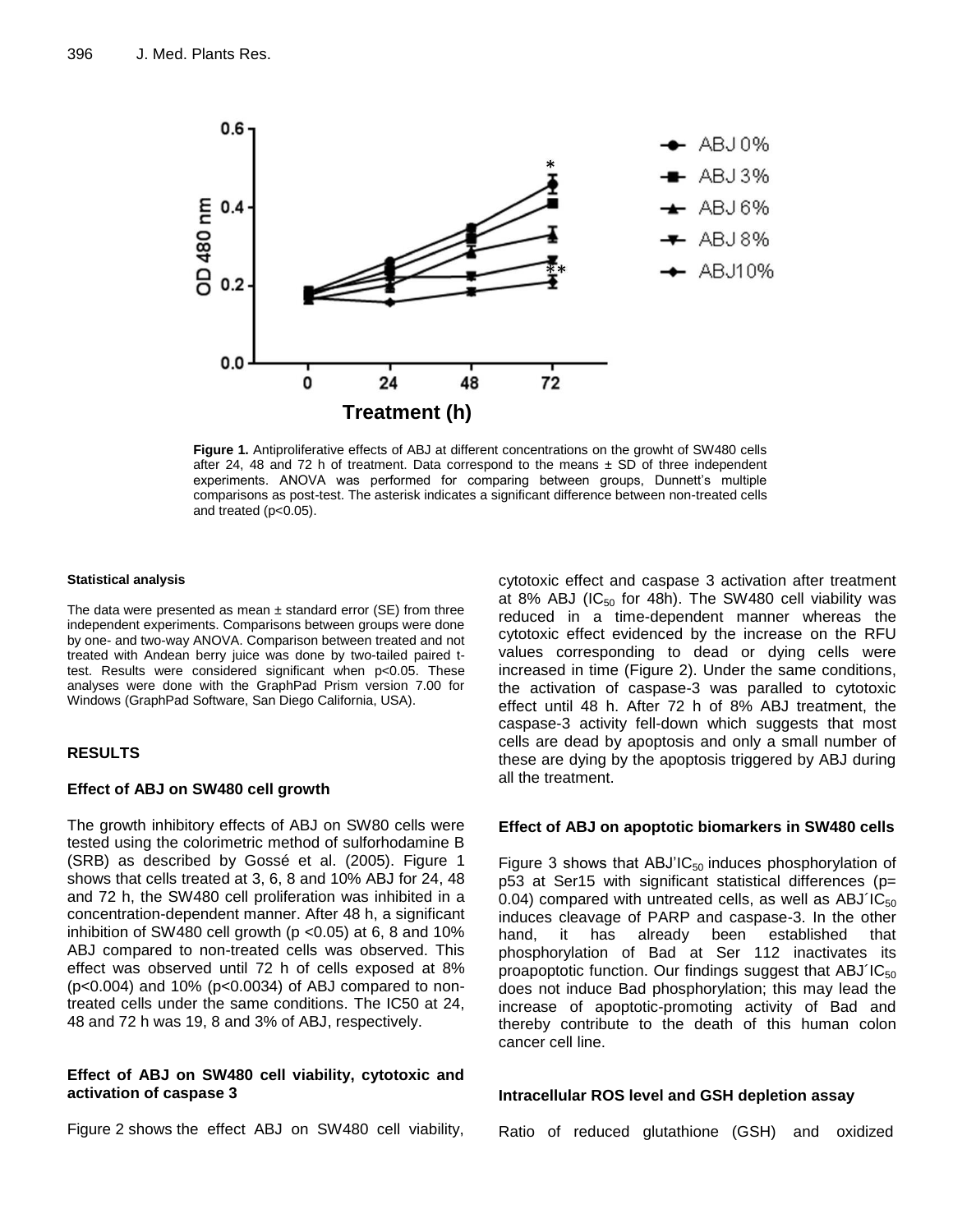

**Figure 2.** Effect of ABJ on SW480 cell viability, cytotoxicity and caspase 3 activation. SW40 cells were exposed for 24, 48 and 72 h with 8% ABJ. Data are the mean  $\pm$  SD of three separate experiments. Symbols  $\ast$ , § and  $\alpha$  denote statistical significance in comparison with untreated cell controls using a one-way ANOVA (P<0.05) by Tukey's mean comparison.



**Figure 3.** Effect of ABJ on apoptotic biomarkers in SW480 cells. The SW480 cells were treated at 8% ABJ for 48 h as described in materials and methods section. Data correspond to the means ± SD of three independent experiments. ANOVA was followed by Dunnett's multiple comparisons test. The asterisk indicates significant (p<0.05) differences between controls (black bar, untreated cells) vs. treated cells (gray bars).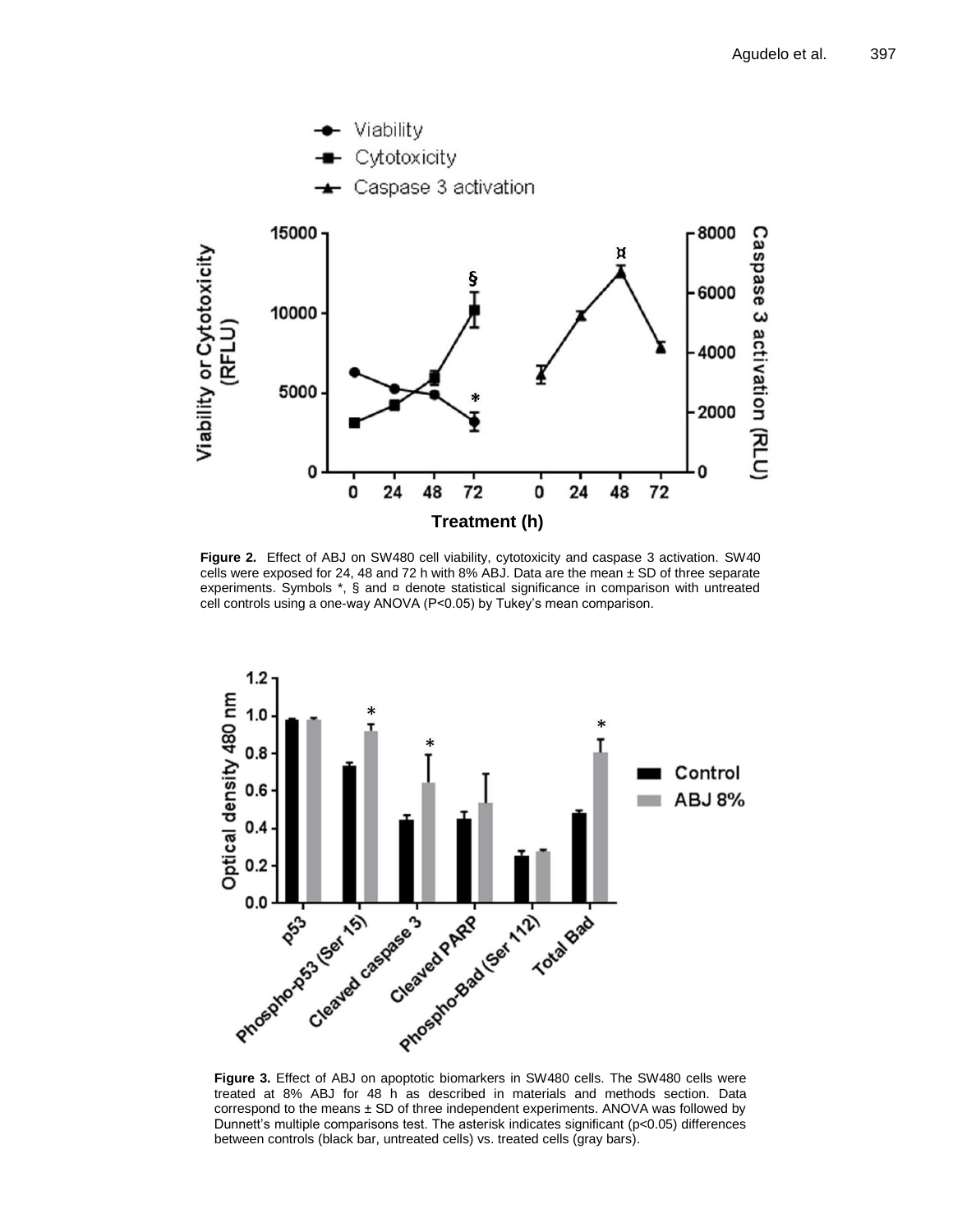

**Figure 4.** The plot shows the ratio of GSH (reduced form)/GSSG (oxidized form) and the ROS DCF level (mean  $\pm$  SD, n = 3) upon treatment with ABJ at 3, 6, 8 and 10% v/v, against SW480 cells for 483dr h. Significant difference (∗) was taken as p<0.05 in comparison with untreated control cells.

glutathione (GSSG) was measured in SW480 cells after 48 h of incubation after treatment with ABJ. Increased levels of oxidized form of glutathione (formed as results of ROS scavenging) are indicative of oxidative stress. As can be seen from Figure 4, ABJ produced significant glutathione depletion as evident by the increased formation of GSSG particularly at the concentration of 8% v/v compared to vehicle control.

Figure 4 shows the effect of ABJ on modulation of the intracellular oxidative state of SW480 cells after 48 h of incubation, the intracellular ROS production was also measured by DCF method. The ABJ (from 3 to 10% v/v) induced a significant dependent-increase of intracellular ROS at 6% v/v in SW480 cells. Maximum increase ROS level was detected at concentration of >8% v/v of ABJ.

# **DISCUSSION**

In this study, the antiproliferative and proapoptotic effects of an Andean berry juice on colon adenocarcinoma cell line SW480 was evaluated. These juices contain most

variety of the berry phytochemicals which allows to do an evaluation of their anticarcinogenic capacities (Franco et al., 2016). Although we have previously reported the free radical scavenging capacity of *Vaccinium meridionale* Sw freeze-dried aqueous extract by chemical methods and the antiproliferative effects against colon cancer cell lines (Maldonado et al., 2014). In our study, by the first time, we show that this juice is a potential anticancer agent able to eliminate a colon cancer cell (SW480) through apoptosis involving the stress oxidative as mechanisms involved in these events.

It was found that ABJ had a  $IC_{50}$  value of 8% of fresh juice v/v, an effect also observed in similar studies evaluating the anticancer effects of 13 edible berries on 5 cancer cell lines (AGS stomach adenocarcinoma, MFC-7 and MDA-MB-231 mammary gland, PC-3 prostatic adenocarcinoma and Caco2 colorectal adenocarcinoma cell line) using juices made with a domestic extractor (Boivin et al., 2007). In that study, the authors found that most berries juices reduced the proliferation of cancer cells lines, but the extent of inhibition was different between the various berries juices, for example intestinal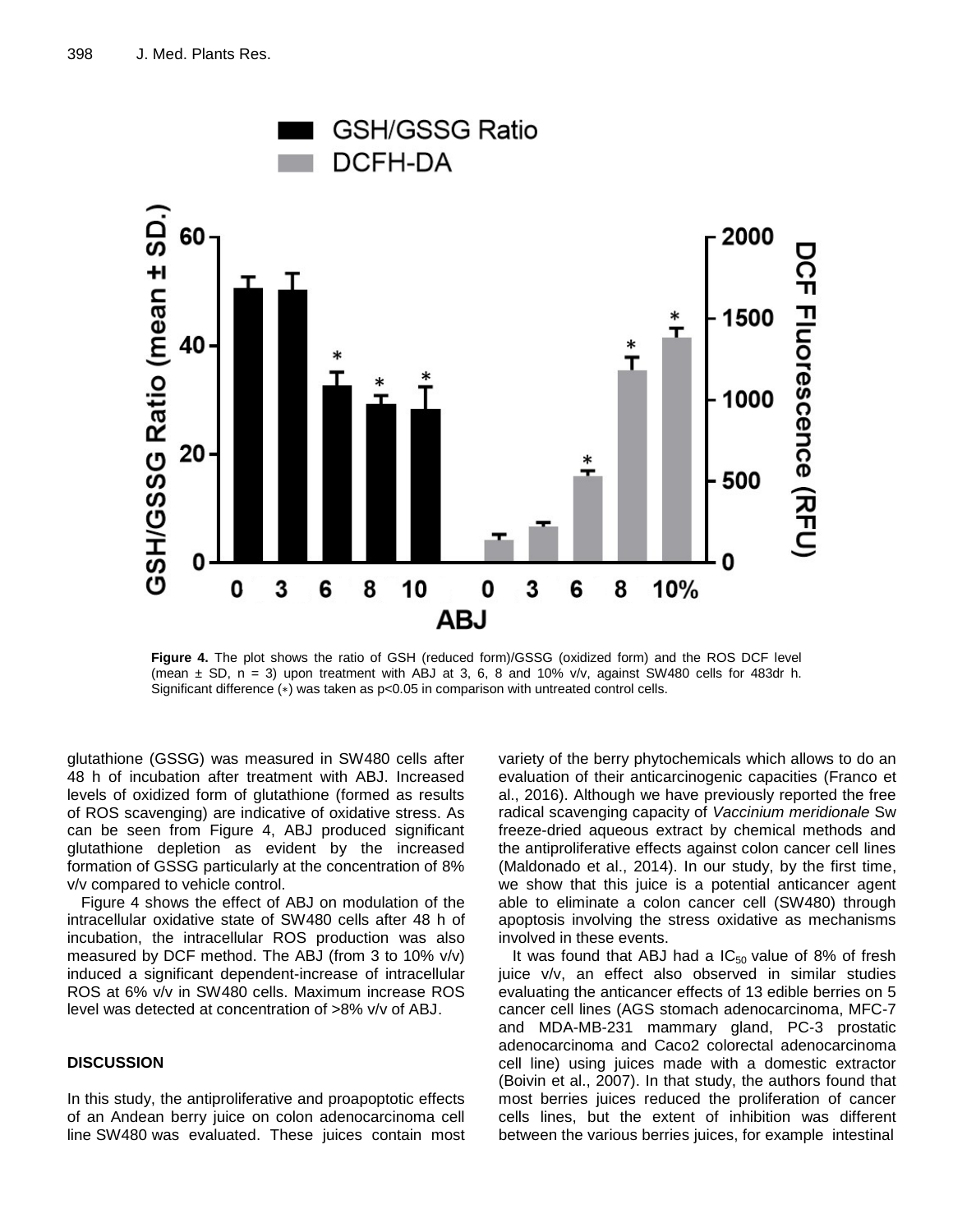cancer cell line Caco-2 was inhibited by Cranberry, Raspberry and Blackcurren, but was much less susceptible by gooseberry and sea buckthorn than other cell lines (Boivin et al., 2007). They found a  $IC_{50}$  value of 25% v/v of Cranberry juice for colon cancer Caco-2 cells, higher than the  $IC_{50}$  of ABJ on SW480 cells. This discrepancy could be explained by the fact that *Vaccinium meridionale* Swartz contain high levels of antioxidants, approximately 1-fold, that other species of berries as Cranberrie (Mosquera et al., 2015).

In the other hand, Bermúdez Soto et al. (2007) reported that incubation of Caco 2 cells with a pre-digested chokeberry juice at a nontoxic dose (final pH 7.5 and osmolarity 325 miliosmoles L-1 in the culture medium) increased the cytotoxicity (20%) and reduced cell proliferation (30 to 40%). They also found with the use of microarrays and RT-PCR. An increase in the expression of tumor suppressor genes such as CEACAM1 and BMP2 (2.6 and 2.4 fold, respectively). In turn, they reported downregulation of genes related to tumor invasion and metastasis FGFR2 and S100A4 (-4.6 and - 2.5 fold, respectively) in response to juice treatment (Bermúdez et al., 2007).

All these data support our results of the antiproliferative and proapoptotic effects observed here with an Andean berry juice on colon adenocarcinoma cells.

Apoptosis is a complex process that proceeds through at least two major pathways (intrinsic and extrinsic) which are regulated at multiple levels. The uncontrolled cell division and suppressed apoptosis are main characteristic features of cancer cells (Kang et al., 2006; Vidya et al., 2010).

Caspases are a group of proteins belonging to the group of cysteine proteases. Caspases are essential mediators of the apoptosis. One of them is the caspase 3 that hydrolyzes DEVDG (Asp-Glu-Val-Asp-Gly) peptide and can activate caspase 7 favouring a DNA damage that would inevitably lead to cell suicide. Caspase 3 is an apoptosis-executing protein and can be activated by either two major pathways (Lemaire et al., 1998).

One of the possible mechanisms that could explain the death of carcinogenic cells in the presence of ABJ could be the apoptotic processes, so we decided to determine if the SW480 cells exposed to the ABJ treatment induce the activation of caspase 3. It was found out that a timedependent increase manner in caspase 3 activity in response to the  $IC_{50}$  ABJ treatment which indicates that carcinogenic cell death is the result of an apoptotic process, because Caspase 3 is an executioner caspase and an important apoptotic biomarker. This proapoptocic effect on colon adenocarcinoma cells like Caco-2, SW480 and HT-29 with increase in caspase 3 activity has been reported for other berries juices and extracts such as Cranberry, blueberry, raspberry and acai berry (Safrin et al., 2016; Tamara et al., 2014). In our study, the ABJ juice does not only induced an increase in caspase 3 activity of SW480 cells but in the activation of others

proapoptotic biomarkers such as the PARP cleavage fragment. The primary function of PARP-1 is to detect and repair DNA damage, however, cells with profound DNA damage amplify PARP-1 activity, in such a way that ATP deposits are depleted, resulting in a passive necrotic cell death, Caspases can block this process, thanks to the cleavage of PARP-1 which is considered as a distinctive sign of apoptosis (Eguchi et al., 1997).

On the contrary, Boivin et al. (2007) found that the death of colon adenocarcinoma cells Caco-2 exposed to different berries juices had no correlation with the increase in caspase 3 activity. These discrepant results can be explained by some differences present in both studies such as: (I) the use of different juices berries; Boivin et al. (2007) used a juice from Cranberry, Raspberry and Blackcurren made with a domestic extractor, while in this study, we used a juice from Freeze-dried powder of Andean berry, (II) the used of different adenocarcinoma cells lines (CaCo<sub>2</sub> and SW480 cells, respectively), and III) different periods of incubation; they incubate for a period of 24 h and was done in a period of 48 h.

In order to determine the possible apoptotic mechanisms involved in the apoptotic effects observed in SW480 cells treated with 8% ABJ, the endogenous levels of p53 protein, phospho-p53 (Ser15), total Bad, phospho-Bad (Ser112), and cleaved poly (ADP-ribose) polymerase-1 (PARP) were measured. These molecules represent key signaling proteins in pathways controlling survival and apoptosis.

Severe oxidative stress induces apoptosis followed by DNA damage, p53 is phosphorylated and translocated to the nucleus where it triggers multiple mechanisms including modulation of the Bcl-2 family proteins, amplification of death signals and activation of Caspases (Thompson et al., 2004). In our study, it was observed that ABJ enhanced the activation of tumor suppressor protein p53 in SW480 cells; it was also found that ABJ upregulated the expression of tumor Bcl2 family proapoptotic protein Bad. This protein is regulated through its phosphorylation. Dephosphorylated Bad promotes apoptosis by binding to Bcl-2 family, while phosphorylation of Bad at Ser75 in a MAPK-dependent manner facilitating its inactivation. Promoting cells survival, in our study, it was found that the phosphorylated form of Bad was inhibited in the cells exposed to ABJ compared to control cells as well as the cell treated with ABJ, induced the proteolytic cleavage of caspase 3. Activation and execution of the apoptotic pathway in SW80 cells was also perceptible by increased level of cleaved PARP (Figure 5). However, we cannot determine which one of the two major apoptosis pathways is involved, since we did not make caspase 8 (apoptosis extrinsic pathway) or caspase 9 (apoptosis intrinsic pathway) determinations.

In a recent study, Carole Minker et al. (2015) identified which proapoptotic pathway is induced in human colon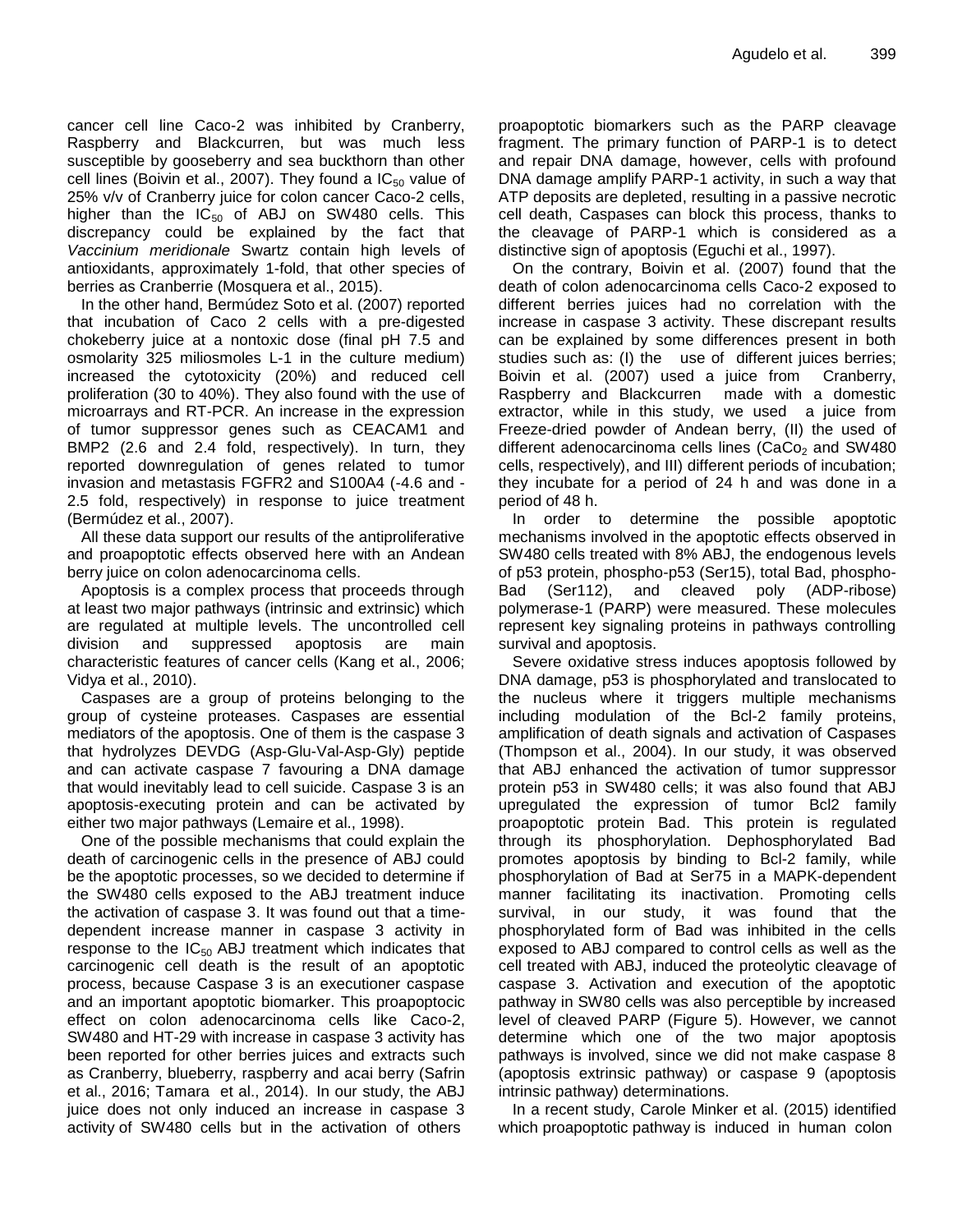

**Figure 5.** Scheme of a proposed apoptosis-induced signaling pathway triggered by ABJ in SW480 cells. ABJ induces intracellular ROS overproduction in a time depend manner, with increase of GSSG. The accumulation of intracellular ROS may lead to a DNA damage-mediated p53 activation and co-regulate the expression of Bad, a pro-apoptotic member of Bcl-s family proteins which form a heterodimer with anti-apoptotic proteins and favors the apoptosis through the mitochondria disruption that consequently may activate a caspase cascade and PARP cleavage.

cancer cell lines (SW480 and SW620), exposed to proanthocyanidins (Pcys) extracted from 11 berries. They found that Lowbush blueberry extract triggers the strongest activity of all berries tested by the opposite blueberry. Pcys are less effective for DNA fragmentation. Finally, they concluded that Lowbush blueberry Pcyinduced apoptosis is mediated by TNF-R1, DR3, or DR6, these death receptors inducing caspases 8 and 9 activation (Minker et al., 2015). Further studies are in course in our group to gain more insight into the apoptotic mechanisms triggered by ABJ on colon cancer cell lines and in a preclinical model of colon carcinogenesis.

The ROS production was measured in the SW480 cells exposed to ABJ using DCHFDA, as shown in Figure 4, the ABJ induce ROS production in a concentration dependent manner, even ten-fold higher compared with untreated cells. This increase in ROS levels occurred when a decrease in GSH/GSSG ratio was also observed in ABJ-treated SW480 cells, indicating that SW480 cells are under a condition of oxidative stress during the apoptotic process, in spite of the antioxidant capacity previously reported and measured using free-cell living methods such as ORAC (Maldonado et al., 2014).

The concentration of ABJ used here on SW480 cells induced oxidative stress which may be involved in the apoptotic process because an increase of intracellular ROS may lead to a DNA damage able to activate the p53, in addition, the increase of ROS production may also activates the release of cytochrome c from mitochondria and favours the activation of caspse 9 previous to activation of caspase 3 (Pelicano et al., 2004; Lamy et al., 2008) demonstrated that apoptosis of SW480 cells treated with a flavonoid identified as lupulone at 40  $\mu$ g/ml for 48 h was associated to the increase of ROS intracellular concentration involving release of cytochrome c, caspase 9 and caspase 3 activation. These effects were avoided when SW480 cells were exposing to vitamin C in the presence of lupulone (Lamy et al., 2008). Thus, these observations suggest that ABJ might activate in SW480 cells the intrinsic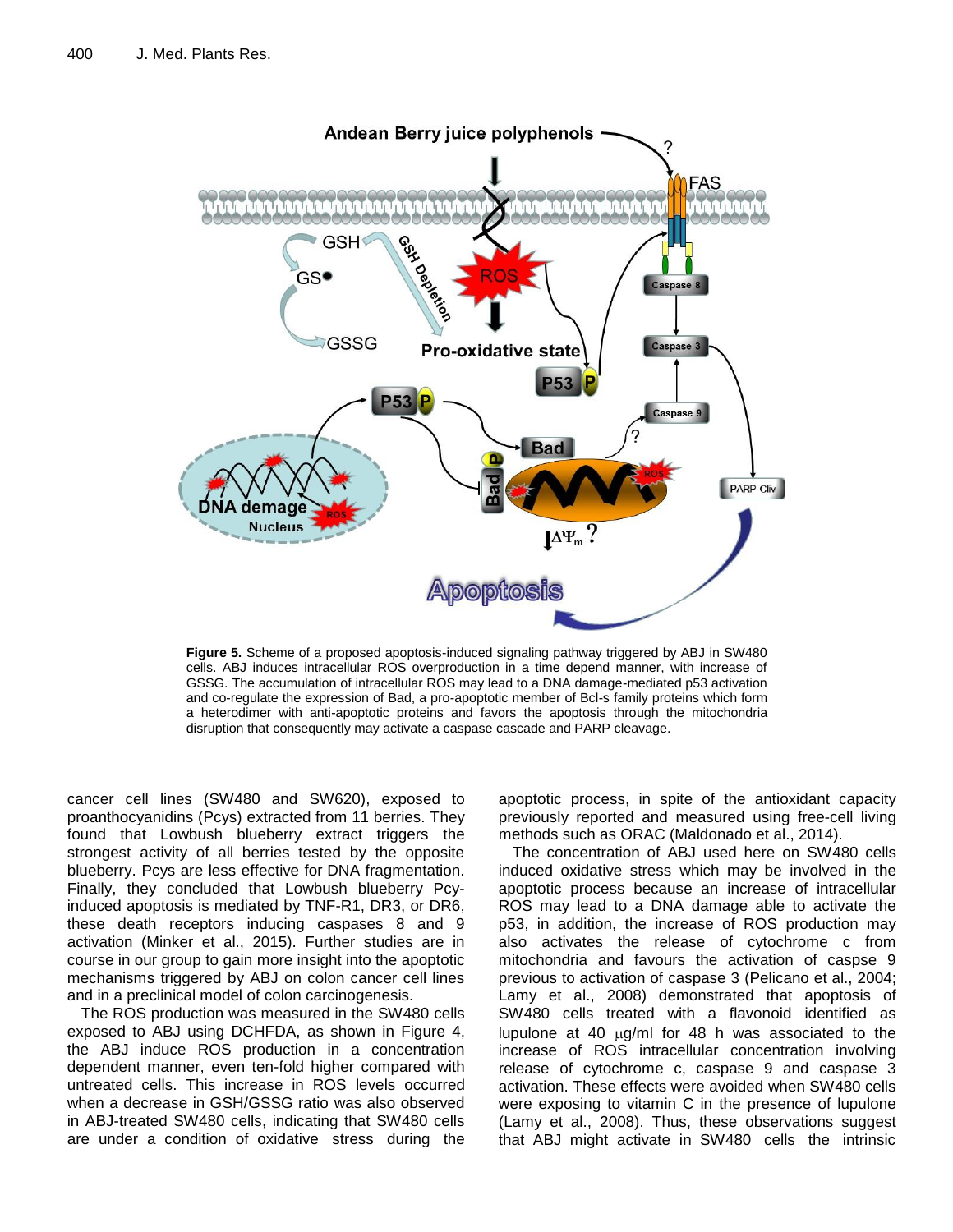apoptotic pathway; however, this hypothesis must be confirmed in further studies.

Recently, Khan et al. (2014) proposed that the fact that carcinogenic cells have higher levels of copper compared with non-malignant cells and may be more susceptible to the transfer of electrons with antioxidants to generate ROS, so damage to DNA by copper may be an important route by which carcinogenic cells can die in the presence of polyphenols, while normal cells can survive (Azmi et al., 2006).

In conclusion, the present study shows a novel insight into the mechanism of action of ABJ induced apoptosis on human colon adenocarcinoma cells. A link was reported between apoptosis cell death and the increase of intracellular ROS, our date supported the potential of ABJ as a chemotherapeutic agent, an anti-proliferative activity for human colon adenocarcinoma.

# **CONFLICT OF INTERESTS**

The authors have not declared any conflict of interests.

# **ACKNOWLEDGEMENTS**

Carlos Daniel Agudelo is the recipient of a doctoral scholarship from the Francisco José Caldas Institute for the Development of Science and Technology (COLCIENCIAS). This work was supported by a grant from the Comité para el Desarrollo de la Investigación (CODI) de la Universidad de Antioquia, código 2015- 7505/convocatoria temática de ciencias exactas y naturales 2015-2016.

#### **REFERENCES**

- Azmi AS, Bhat SH, Hanif S, Hadi SM (2006). Plant polyphenols mobilize endogeneous copper in human peripheral lymphocytes leading to oxidative DNA breakage: A putative mechanism for anticancer properties. FEBS Lett. 580:533-538.
- Bermúdez-Soto MJ, Larrosa M, García-Cantalejo J, Espín JC, Tomás-Barberan FA, García-Conesa MT (2007). Transcriptional changes in human Caco-2 colon cancer cells following exposure to a recurrent non-toxic dose of polyphenol-rich chokeberry juice. Genes Nutr. *2*(1):111-113.
- Boivin D, Blanchette M, Barrette S, Moghrabi A, Béliveau R (2007). Inhibition of cancer cell proliferation and suppression of TNF-induced activation of NFkappaB by edible berry juice. Anticancer Res. 27(2):937-48.
- Boyle P, Levin B (2008). World Cancer Report. International Agency for Research on Cancer (IARC). (eds). Lyon
- Capocasa F, Scalzo J, Mezzetti B, Battino M (2008). Combining quality and antioxidant attributes in the strawberry: The role of genotype. Food Chem. 111:872-878.
- Çelik H, Özgen M, Serçe S, Kaya C (2008). Phytochemical accumulation and antioxidant capacity at four maturity stages of cranberry fruit. Sci. Horticult. 117:345-348.
- Doll R, Peto R (1981). The causes of cancer: quantitative estimates of avoidable risks of cancer in the United States today. J. Natl. Cancer Inst. 66:1191-1308.
- Eguchi Y, Shimizu S, Tsujimoto Y (1997). Intracellular ATP levels determine cell death fate by apoptosis or necrosis. Cancer Res. 57:1835-1840.
- Ferguson P, Kurowska E, Freeman DJ, Chambers AF, Koropatnick DJ (2004). A flavonoid fraction from cranberry extract inhibits proliferation of human tumor cell lines. J. Nutr. 134:1529-1535.
- Franco Tobón YN, Rojano BA, Alzate Arbeláez AF, Morales Saavedra DM, Maldonado Celis ME (2016). Efecto del tiempo de almacenamiento sobre las características fisicoquímicas, antioxidantes y antiproliferativas de néctar de agraz (*Vaccinum meridionale Swartz*). Arch. Lat. Nutr. 60(4):17-28.
- Forman D, Bray F, Brewster DH, Gombe Mbalawa C, Kohler B, Piñeros M, SteliarovaFoucher E, Swaminathan R, Ferlay J (2014). Introduction. In Forman D, Bray F, Brewster DH, Gombe Mbalawa C, Kohler B, Piñeros M, Steliarova-Foucher E, Swaminathan R, Ferlay J (eds). Cancer Incidence in Five Continents, Vol. VIII,. IARC Scientific Publications, France. pp. 1-10.
- Gaviria C, Hernández, JD, Lobo M, Medina, CI, Rojano BA (2012). Cambios en la Actividad Antioxidante en Frutos de Mortiño (*Vaccinium meridionale* Sw.) durante su Desarrollo y Maduración. Rev. Fac. Nac. Agron. 65(1):87-6495.
- Gaviria C, Ochoa C, Sáncez N, Medina C, Lobo M, Galeano P, Mosquera A, Tamayo A, Lopera Y, Rojano B (2009). Actividad antioxidante e inhibición de la peroxidación lipídica de extractos frutos de mortiño (Vaccinium meridionale SW). Bol. Latinoam. Caribe Plantas Med. Arom. 8(6):519-528.
- Gossé F, Guyot S, Roussi S, Lobstein A, Fischer B, Seiler N, Raul F (2005). Chemopreventive properties of apple procyanidins on human colon cancer-derived metastatic SW620 cells and in a rat model of colon carcinogenesis. Carcinogenesis 26(7):1291-1295.
- Kang YH, Lee KA, Ryu CJ, Lee HG, Lim JS, Park SN, Paik SG, Yoon DY (2006). Mitomycin C induces apoptosis via Fas/FasL dependent pathway and suppression of IL-18 in cervical carcinoma cells. Cancer Lett. 237(1):33-44.
- Khan HY, Zubair H, Faisal M, Ullah MF, Farhan M, Sarkar FH, Ahmad A, Hadi SM (2014) Plant polyphenol induced cell death in human cancer cells involves mobilization of intracellular copper ions and reactive oxygen species generation: a mechanism for cancer chemopreventive action. Mol. Nutr. Food Res. 58(3):437-46.
- Kraft TFB, Schmidt BM, Yousef GG, Knight CTG, Cuendet M, Kang Y-H, Pezzuto JM, Seigler DS, Lila MA (2005). Chemopreventive Potential of Wild Lowbush Blueberry Fruits in Multiple Stages of Carcinogenesis. J. Food Sci. 70:S159-S166.
- Lamy V, Roussi S, Chaabi M, Gossé F, Lobstein A, Raul F (2008). Lupulone, a hop bitter acid, activates different death pathways involving apoptotic TRAIL-receptors, in human colon tumor cells and in their derived metastatic cells. Apoptosis 13(10):1232-42.
- Lemaire C, Andreau K, Souvannavong V, Adam A (1998). Inhibition of caspase activity induces a switch from apoptosis to necrosis. FEBS Lett. 425:266-270.
- Maldonado-Celis ME, Arango-Varela SS, Rojano BA (2014). Free radical scavenging capacity and cytotoxic and antiproliferative effects of Vaccinium meridionale Sw. agains colon cancer cell lines. Rev. Cubana Plant Med. 19(2):172-184.
- Minker C, Duban L, Karas D, Järvinen P, Lobstein A, Muller CD (2015). Impact of Procyanidins from Different Berries on Caspase 8 Activation in Colon Cancer. Oxid. Med. Cell. Long. 2015:154164.
- Pelicano H, Carney D, Huang P (2004). ROS stress in cancer cells and therapeutic implications. Drug Resist. Updat 7:97-110.
- Safrin S, Giampieri F, Gasparrini M, Forbes-Hernandez TY, Varela-López A, Quiles JL, Mezzetti B, Battino M (2016). Chemopreventive and Therapeutic Effects of Edible Berries: A Focus on Colon Cancer Prevention and Treatment. Molecules 21(2):169.
- Safrin S, Giampieri F, Gasparrini M, Forbes-Hernandez TY, Varela-López A, Quiles JL, Mezzetti B, Battino M (2016). Chemopreventive and Therapeutic Effects of Edible Berries: A Focus on Colon Cancer Prevention and Treatment. Molecules 21(2):169.
- Tamara Y. Forbes-Hernández, Giampieri F, Gasparrini M, Mazzoni L, Quiles JL, Alvarez JM, Battino M (2014). The effects of bioactive compounds from plant foods on mitochondrial function: A focus on apoptotic mechanisms. Food Chem. Toxicol. 68:154-82.
- Thompson T, Tovar C, Yang H, Carvajal D, Vu BT, Xu Q, Wahl GM,